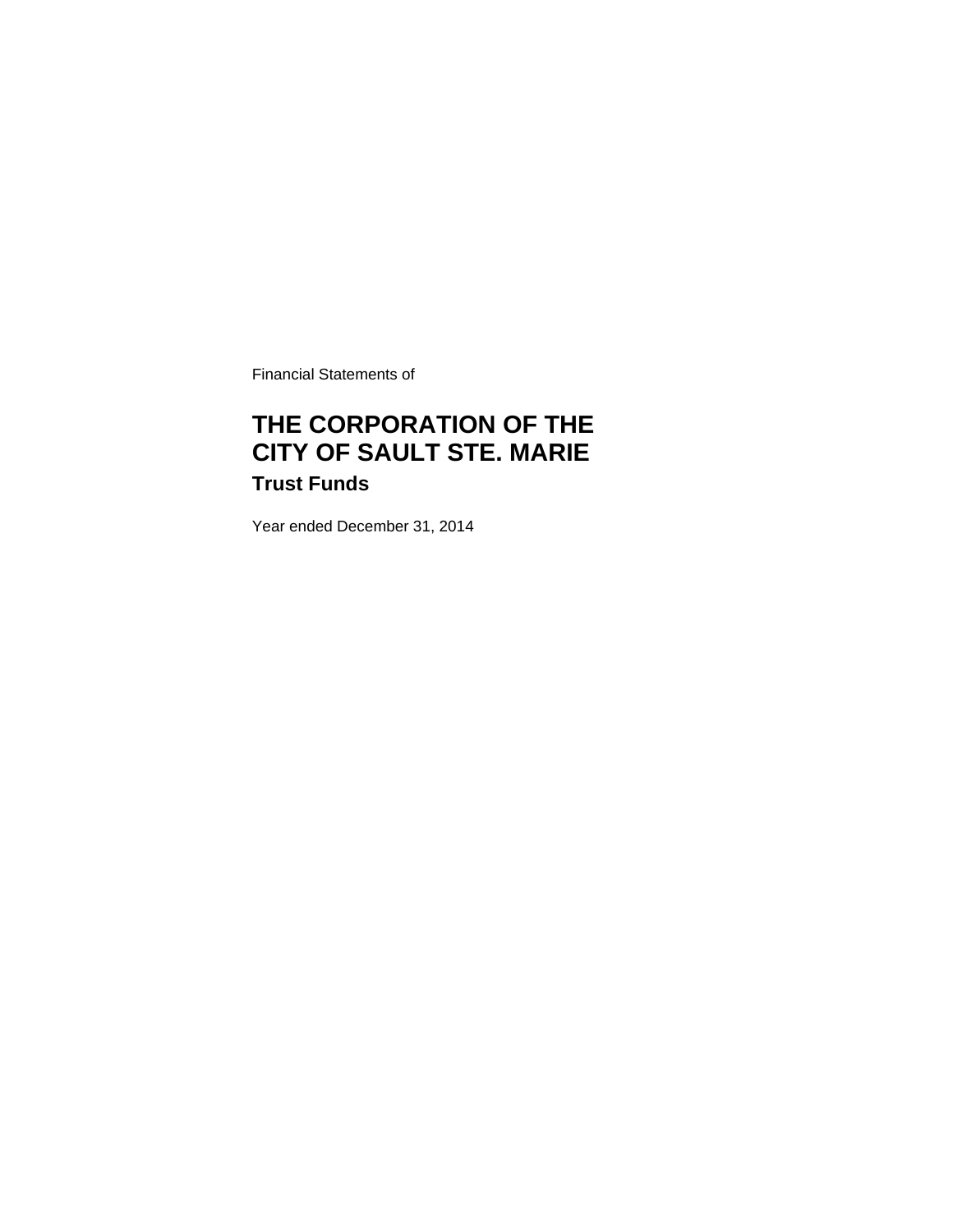

**KPMG LLP** Telephone (705) 949-5811 111 Elgin Street, PO Box 578 Fax (705) 949-0911 Sault Ste. Marie ON P6A 5M6 **Internet** www.kpmg.ca

### **INDEPENDENT AUDITORS' REPORT**

To the Members of Council, Inhabitants and Ratepayers of The Corporation of The City of Sault Ste. Marie

We have audited the accompanying financial statements of the trust funds of The Corporation of The City of Sault Ste. Marie (the "Trust"), which comprise the statement of financial position as at December 31, 2014 and the statement of continuity of the trust funds for the year then ended, and notes, comprising a summary of significant accounting policies and other explanatory information.

### *Management's Responsibility for the Financial Statements*

Management is responsible for the preparation and fair presentation of these financial statements in accordance with Canadian accounting standards for not-for-profit organizations, and for such internal control as management determines is necessary to enable the preparation of financial statements that are free from material misstatement, whether due to fraud or error.

### *Auditors' Responsibility*

Our responsibility is to express an opinion on these financial statements based on our audit. We conducted our audit in accordance with Canadian generally accepted auditing standards. Those standards require that we comply with ethical requirements and plan and perform the audit to obtain reasonable assurance about whether the financial statements are free from material misstatement.

An audit involves performing procedures to obtain audit evidence about the amounts and disclosures in the financial statements. The procedures selected depend on our judgment, including the assessment of the risks of material misstatement of the financial statements, whether due to fraud or error. In making those risk assessments, we consider internal control relevant to the entity's preparation and fair presentation of the financial statements in order to design audit procedures that are appropriate in the circumstances, but not for the purpose of expressing an opinion on the effectiveness of the entity's internal control.An audit also includes evaluating the appropriateness of accounting policies used and the reasonableness of accounting estimates made by management, as well as evaluating the overall presentation of the financial statements.

We believe that the audit evidence we have obtained is sufficient and appropriate to provide a basis for our audit opinion.

### *Opinion*

In our opinion, the financial statements present fairly, in all material respects, the financial position of the trust funds of the Trust as at December 31, 2014, and the continuity of the trust funds for the year then ended in accordance with Canadian accounting standards for not-forprofit organizations.

 $KPMG$  14P

Chartered Professional Accountants, Licensed Public Accountants

August 10, 2015 Sault Ste. Marie, Canada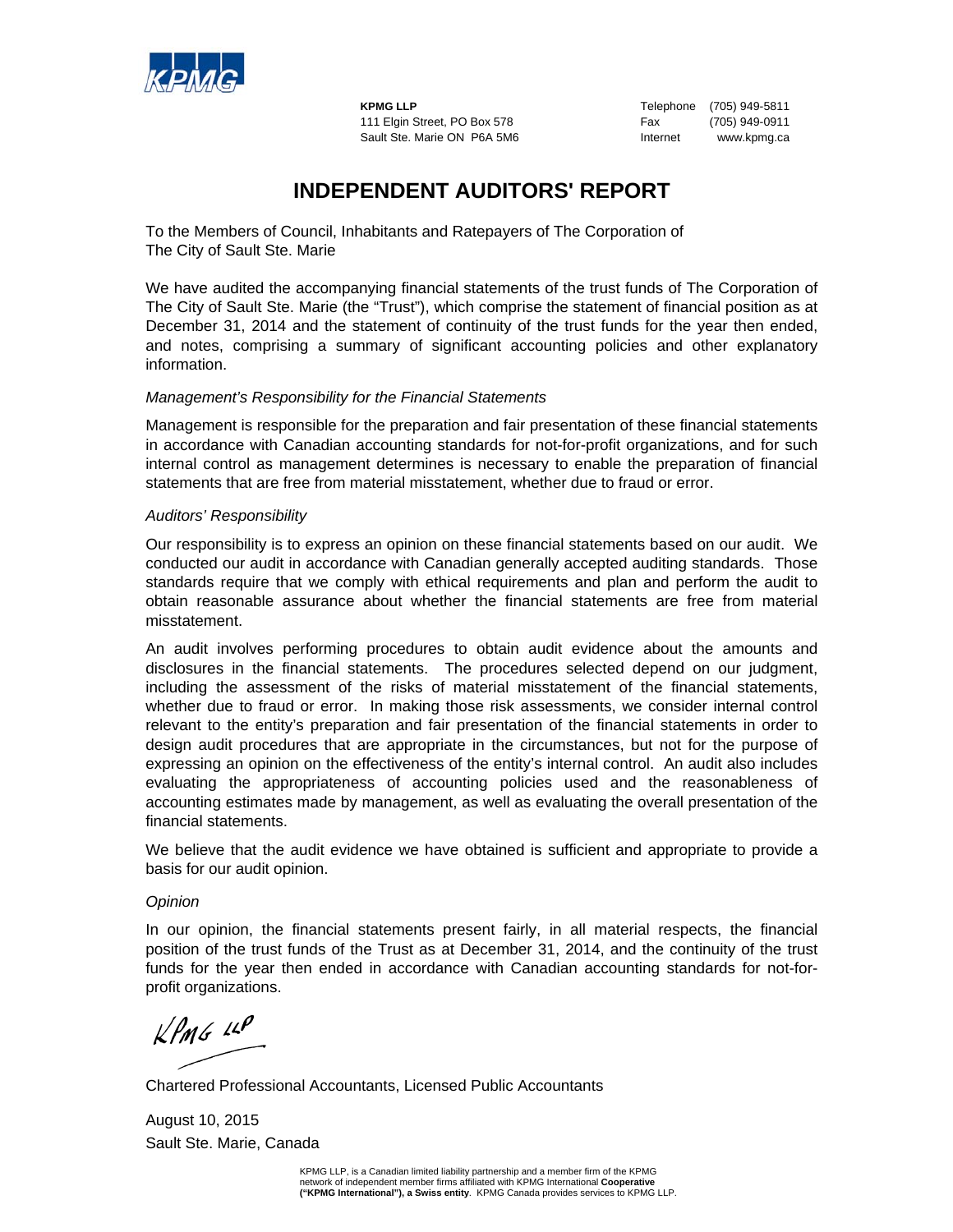# **THE CORPORATION OF THE CITY OF SAULT STE. MARI E**

### **Trust Funds**

Statement of Financial Postion

December 31, 2014, with comparative information for 2013

|                                                                                           |                         |            |     |                                                                      |     |                              |    |                                                                |      |                        |      |                                        |           |                                    |    | 2014                |     | 2013                          |  |
|-------------------------------------------------------------------------------------------|-------------------------|------------|-----|----------------------------------------------------------------------|-----|------------------------------|----|----------------------------------------------------------------|------|------------------------|------|----------------------------------------|-----------|------------------------------------|----|---------------------|-----|-------------------------------|--|
|                                                                                           | Care and<br>Maintenance |            |     | Pre-need<br>Assurance                                                |     | Ontario Home<br>Renewal Plan |    | <b>Historic</b><br><b>Sites</b>                                |      | Heritage<br><b>SSM</b> |      | Transit<br><b>Employees</b><br>Pension |           | Cultural<br>Endowment              |    | Total               |     | Total                         |  |
| <b>Assets</b>                                                                             |                         |            |     |                                                                      |     |                              |    |                                                                |      |                        |      |                                        |           |                                    |    |                     |     |                               |  |
| Cash and investments (note 3)<br>Receivable from other funds<br>Loans receivable (note 2) | \$                      | 5,270,759  | \$  | 2,190,300 \$<br>$\overline{\phantom{0}}$<br>$\overline{\phantom{a}}$ |     | 29,390 \$<br>23,274          |    | 43,565<br>$\overline{\phantom{a}}$<br>$\overline{\phantom{a}}$ | -\$  | 60,418                 | - \$ | 74,180 \$                              |           | 12,928<br>$\overline{\phantom{a}}$ | \$ | 7,681,539<br>23,274 | \$  | 7,444,436<br>37,439<br>29,664 |  |
|                                                                                           | \$                      | 5,270,759  | -\$ | 2,190,300 \$                                                         |     | 52,663 \$                    |    | 43,565                                                         | - \$ | 60,418 \$              |      | 74,180 \$                              |           | 12,928                             | S. | 7,704,813           | - S | 7,511,539                     |  |
| <b>Liabilities</b><br>Payable to other funds                                              | \$                      | 164,474 \$ |     | 9,857                                                                | -\$ | 36,849 \$                    |    | 22,733                                                         | \$   | 34,658 \$              |      |                                        | $7 \quad$ | $\sim$                             | \$ | 268,578 \$          |     | 196,942                       |  |
|                                                                                           |                         |            |     |                                                                      |     |                              |    |                                                                |      |                        |      |                                        |           |                                    |    |                     |     |                               |  |
| <b>Fund Balance</b>                                                                       |                         | 5,106,285  |     | 2,180,443                                                            |     | 15,814                       |    | 20,832                                                         |      | 25,760                 |      | 74,173                                 |           | 12,928                             |    | 7,436,235           |     | 7,314,597                     |  |
|                                                                                           | \$                      | 5,270,759  | \$  | 2,190,300                                                            | -S  | 52,663                       | \$ | 43,565                                                         | \$   | 60,418                 | \$   | 74,180 \$                              |           | 12,928                             | \$ | 7,704,813           | \$  | 7,511,539                     |  |

The accompanying notes are an integral part of these financial statements.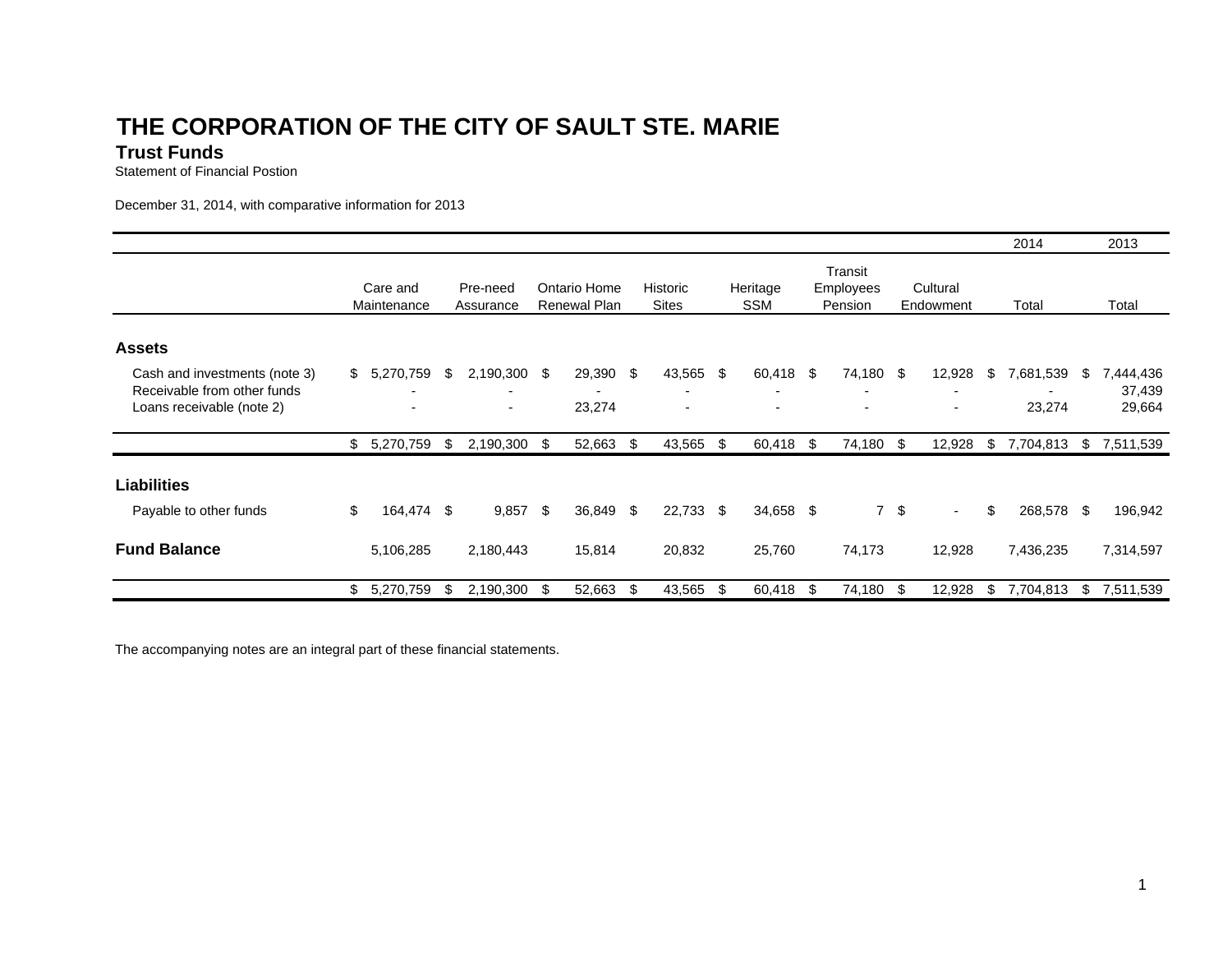### **THE CORPORATION OF THE CITY OF SAULT STE. MARI ETrust Funds**

Statement of Continuity

Year ended December 31, 2014, with comparative information for 2013

|                                     |                          |                       |                              |                                 |                          |                                        |                          | 2014            | 2013            |  |
|-------------------------------------|--------------------------|-----------------------|------------------------------|---------------------------------|--------------------------|----------------------------------------|--------------------------|-----------------|-----------------|--|
|                                     | Care and<br>Maintenance  | Pre-need<br>Assurance | Ontario Home<br>Renewal Plan | <b>Historic</b><br><b>Sites</b> | Heritage<br><b>SSM</b>   | Transit<br><b>Employees</b><br>Pension | Cultural<br>Endowment    | Total           | Total           |  |
| Fund balance, beginning of the year | 4,972,901<br>\$          | \$<br>2,202,200       | \$<br>19,174 \$              | 9,229                           | -\$<br>25,056            | 73,376<br>- \$                         | \$<br>12,661             | \$<br>7,314,597 | \$<br>7,243,872 |  |
|                                     |                          |                       |                              |                                 |                          |                                        |                          |                 |                 |  |
| Revenue:                            |                          |                       |                              |                                 |                          |                                        |                          |                 |                 |  |
| Capital receipts                    | 133,384                  | 114,658               | $\blacksquare$               | 1,100                           |                          |                                        |                          | 249,142         | 285,276         |  |
| Contributions from revenue fund     |                          |                       | $\overline{\phantom{a}}$     | 19,231                          | $\blacksquare$           |                                        |                          | 19,231          | 9,240           |  |
| Interest earned                     | 204,516                  | 25,539                | 329                          | 501                             | 704                      | 797                                    | 267                      | 232,653         | 205,458         |  |
|                                     | 337,900                  | 140,197               | 329                          | 20,832                          | 704                      | 797                                    | 267                      | 501,026         | 499,974         |  |
| Expenditures:                       |                          |                       |                              |                                 |                          |                                        |                          |                 |                 |  |
| Contributions to revenue fund       | 204,516                  | 161,954               | 329                          |                                 |                          |                                        |                          | 366,799         | 281,158         |  |
| Transfer to Province of Ontario     | $\overline{\phantom{0}}$ |                       | 3,040                        |                                 | $\overline{\phantom{a}}$ | $\blacksquare$                         | $\overline{\phantom{a}}$ | 3,040           | 1,605           |  |
| Disbursement for capital project    | $\overline{\phantom{a}}$ | $\blacksquare$        | ۰                            | 9,229                           | $\blacksquare$           |                                        |                          | 9,229           | 146,326         |  |
| Administration charges              |                          |                       | 320                          |                                 | $\blacksquare$           |                                        |                          | 320             | 160             |  |
|                                     | 204,516                  | 161,954               | 3,689                        | 9,229                           |                          |                                        |                          | 379,388         | 429,249         |  |
| Fund balance, end of year           | 5,106,285<br>\$          | \$<br>2,180,443       | \$<br>15,814 \$              | 20,832                          | 25,760                   | 74,173<br>£.                           | \$<br>12,928             | \$<br>7,436,235 | \$<br>7,314,597 |  |

The accompanying notes are an integral part of these financial statements.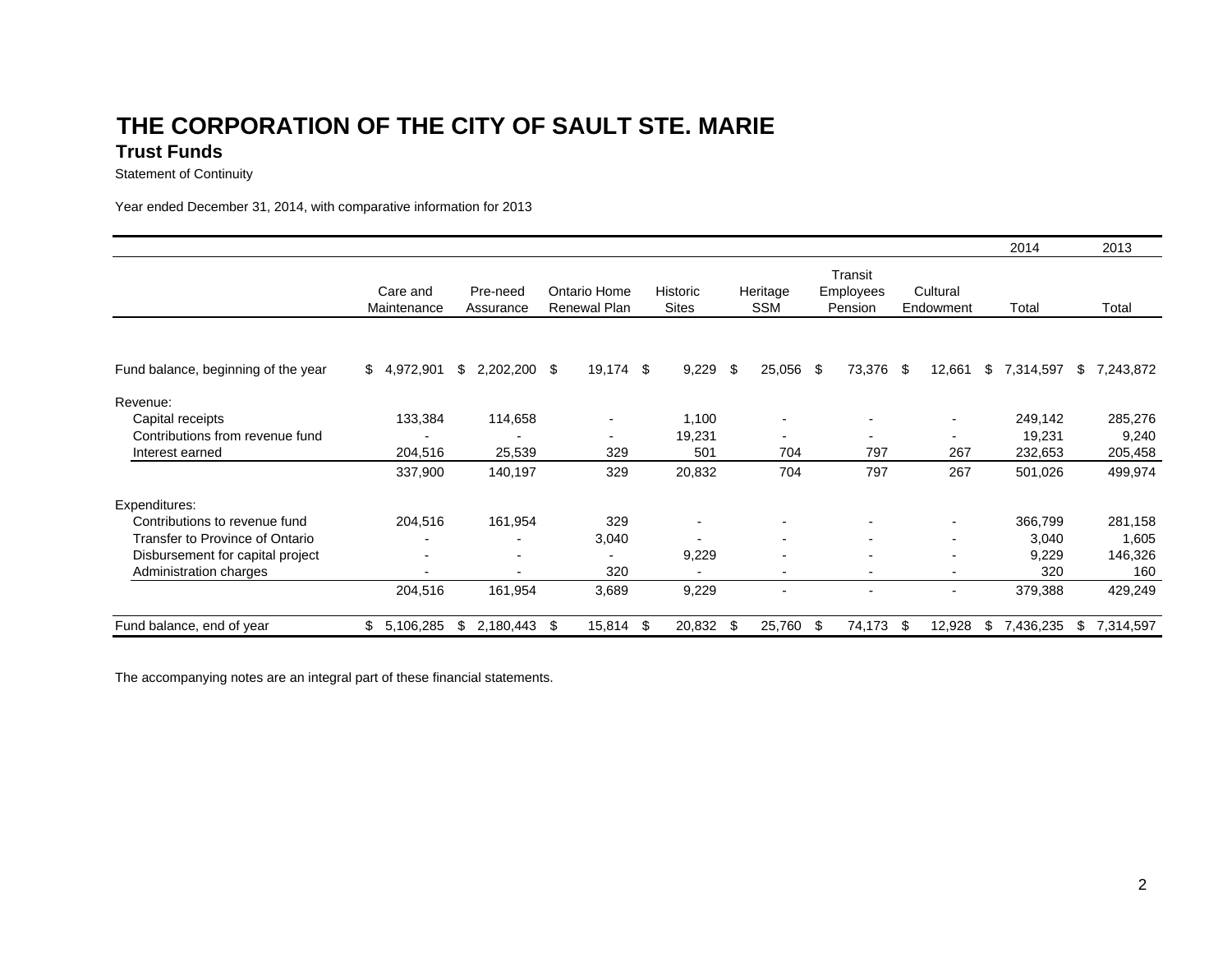# **THE CORPORATION OF THE CITY OF SAULT STE. MARIE Trust Funds**

Notes to Financial Statements

Year ended December 31, 2014

The Corporation of the City of Sault Ste. Marie Trust Funds (the "Trust") consist of various trust funds administered by the Corporation of the City of Sault Ste. Marie. The Funds are not subject to income taxes under Section 149(1) of the Income Tax Act (Canada).

### **1. Summary of Significant Accounting Policies:**

These financial statements are prepared in accordance with Canadian Accounting Standards for Not-For-Profit Organizations in Part III of the Chartered Professional Accountants of Canada Handbook.

(a) Basis of accounting:

The financial statements are prepared by management and are reported on the accrual basis of accounting. The accrual basis of accounting recognizes revenues as they become available and measurable. Expenditures are recognized as they are incurred and measurable as a result of receipt of goods or services and the creation of a legal obligation to pay.

(b) Financial instruments:

Financial instruments are recorded at fair value on initial recognition. Freestanding derivative instruments that are not in a qualifying hedging relationship and equity instruments that are quoted in an active market are subsequently measured at fair value. All other financial instruments are subsequently recorded at cost or amortized cost, unless management has elected to carry the instruments at fair value. The Trust has not elected to carry any such financial instruments at fair value.

Transaction costs incurred on the acquisition of financial instruments measured subsequently at fair value are expensed as incurred. All other financial instruments are adjusted by transaction costs incurred on acquisition and financing costs, which are amortized using the effective interest rate method.

Financial assets are assessed for impairment on an annual basis at the end of the fiscal year if there are indicators of impairment. If there is an indicator or impairment, the Trust determines if there is a significant adverse change in the expected amount or timing of future cash flows from the financial asset. If there is a significant adverse change in the expected cash flows, the carrying value of the financial assets is reduced to the highest of the present value of the expected cash flows, the amount that could be realized from selling the financial asset or the amount the Trust expects to realize by exercising its right to any collateral. If events and circumstances reverse in a future period, an impairment loss will be reversed to the extent of the improvement, not exceeding the initial carrying value.